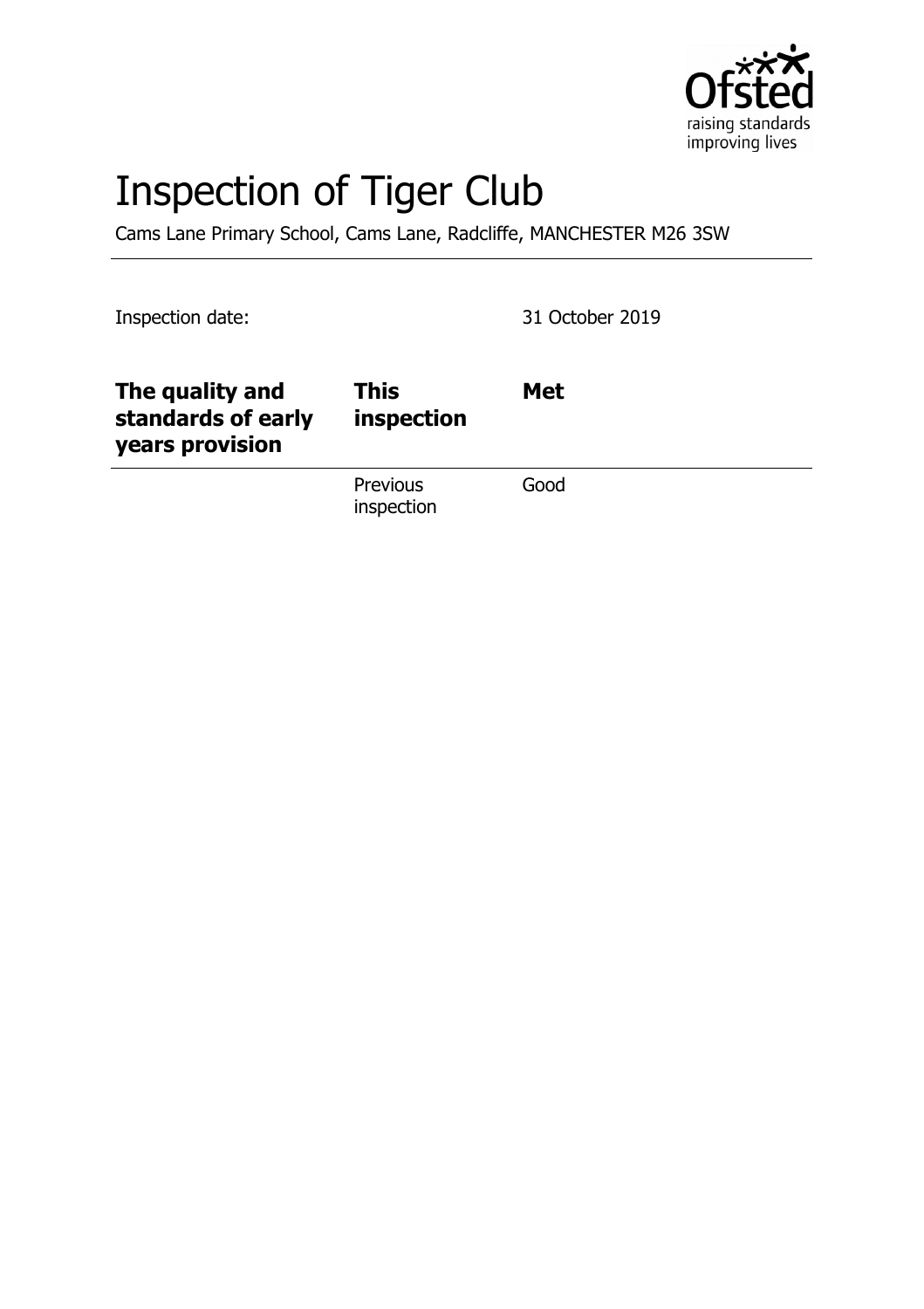

## **What is it like to attend this early years setting?**

#### **This provision meets requirements**

Children are animated and lively on arrival at the club at the end of the school day. They talk about how they enjoy the wide range of activities on offer and say that the club is 'really fun'. They appreciate the time they get to talk to their friends and relax. Children explain how they like to have opportunities to celebrate birthdays and other important festivals that they have also learned about in school, such as Diwali.

There are lots of opportunities for children to be active and, as a result, their physical development is well supported. Children play on the challenging outdoor climbing and balancing equipment, or explore the tunnels, mounds and vegetable patch. Children are empowered to choose the activities that take place in the club and staff seek their ideas on a regular basis.

Staff give older children specific duties and responsibilities, which they enjoy carrying out. They remind younger children to wash their hands before eating and help set the table for other children at snack time. They are keen to be involved in tidying up and washing the dishes. Children encourage each other to try vegetables that they may not choose to eat at home.

Staff work well to positively reinforce children's good behaviour. They act as respectful and courteous role models to the children.

#### **What does the early years setting do well and what does it need to do better?**

- $\blacksquare$  The club manager meets with parents and children who are new to the school at the start of each academic year. This ensures that she is familiar to them and helps children know what to expect from the club. Staff find out all about children's interests before they start. This helps to ensure that young children's social and emotional needs are well attended and encourages them settle quickly. Parents express that their children's confidence has soared since attending. Children feel safe at the club and are able to share their concerns or worries with staff, knowing they will be listened to and supported.
- Staff complement children's education in school well. Children have opportunities to consolidate their learning about festivals, such as Diwali. They make and decorate candle holders from salt dough as staff discuss the symbolism of this activity. Staff contribute to younger children's mark-making skills by encouraging them to design their own intricate Rangoli patterns. Staff support early writing further by enticing children, particularly boys, into writing lists of potion ingredients as part of Halloween activities. Older children have the chance to complete their homework and staff are on hand to offer support if needed.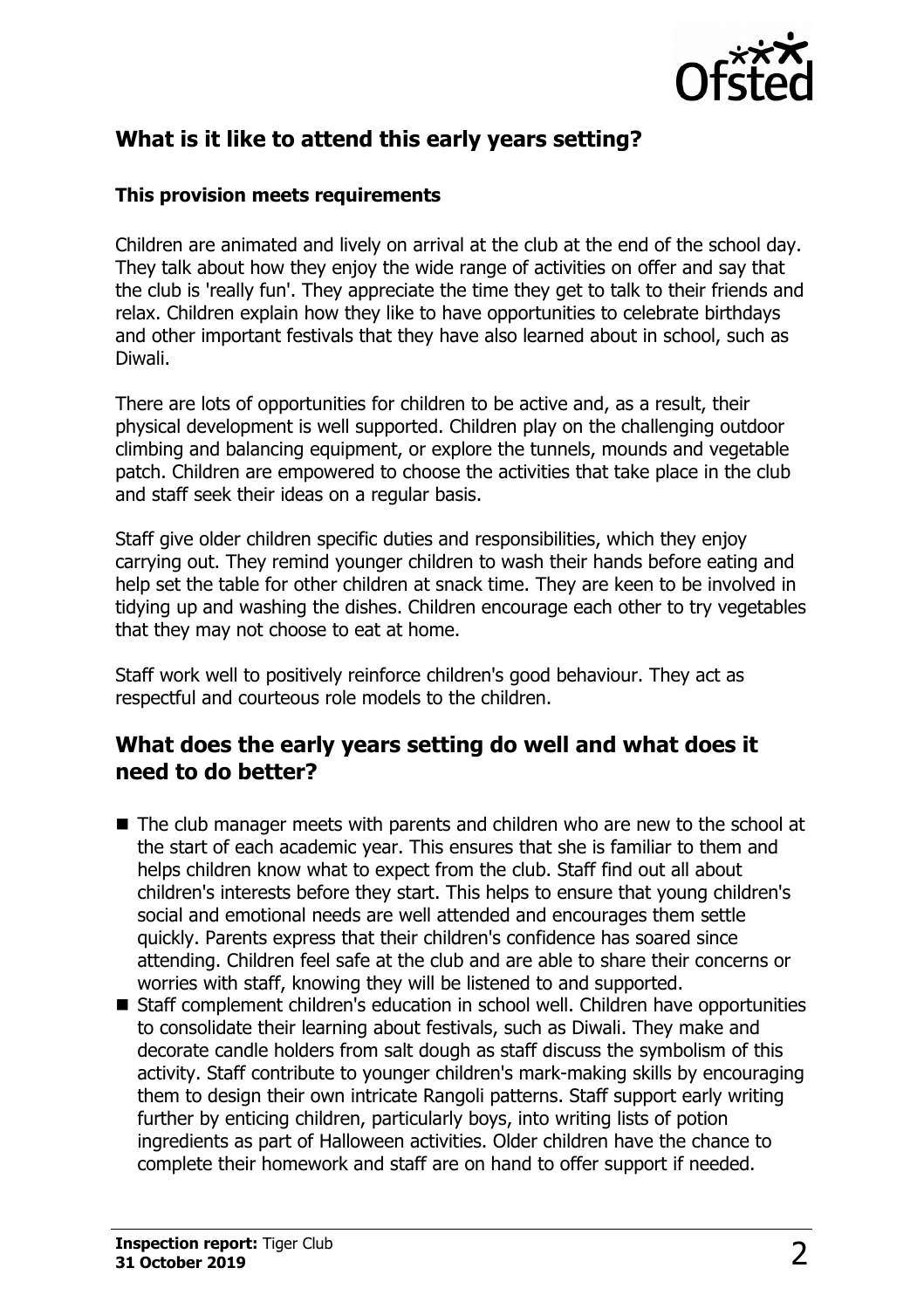

- $\blacksquare$  There are good partnerships with the host school and many of the club staff also work there. This helps staff develop a very strong understanding of children's needs.
- $\blacksquare$  Managers meet regularly with staff, support their well-being and establish any training and development requirements. Staff know the children well and ensure their needs are well met. However, there is scope for managers to make even better use of supervision meetings, to help staff reflect and focus on how to further enhance the provision for the youngest children who attend.
- $\blacksquare$  Children are polite and well mannered to each other. Snack time has a real family atmosphere as children and staff alike laugh and joke with each other. Staff ensure that children have access to fresh drinking water at all times and are provided with healthy and nutritious meals on a daily basis. For example, children eat fresh cucumber, tomatoes, peppers and carrots, alongside a range of fresh fruit.
- $\blacksquare$  Children take an active interest in the wide range of reading books provided for them. They have opportunities to access texts about feelings and emotions and about different families, cultures and communities.
- $\blacksquare$  Children of all ages join in activities together, be that by helping each other create detailed henna patterns on paper, or playing pumpkin pass the parcel. Such activities contribute to younger children's improving concentration and allow them to show pride in their achievements to their older peers.

## **Safeguarding**

The arrangements for safeguarding are effective.

All staff have maintained up-to-date training in safeguarding. They have a robust knowledge of indicators of abuse and have a clear understanding of how to report concerns about a child. Staff are aware of wider safeguarding matters, such as female genital mutilation and the 'Prevent' duty. The club has effective arrangements in place to ensure that children are safe online. Procedures for keeping children safe by establishing the cause of any pre-existing injuries are understood by staff. Staff know to report matters to the local authority designated officer for safeguarding if they have concerns about a colleague's behaviour towards children. Leaders ensure that the setting's safeguarding policy is regularly reviewed and incorporates pertinent changes linked to new legislation.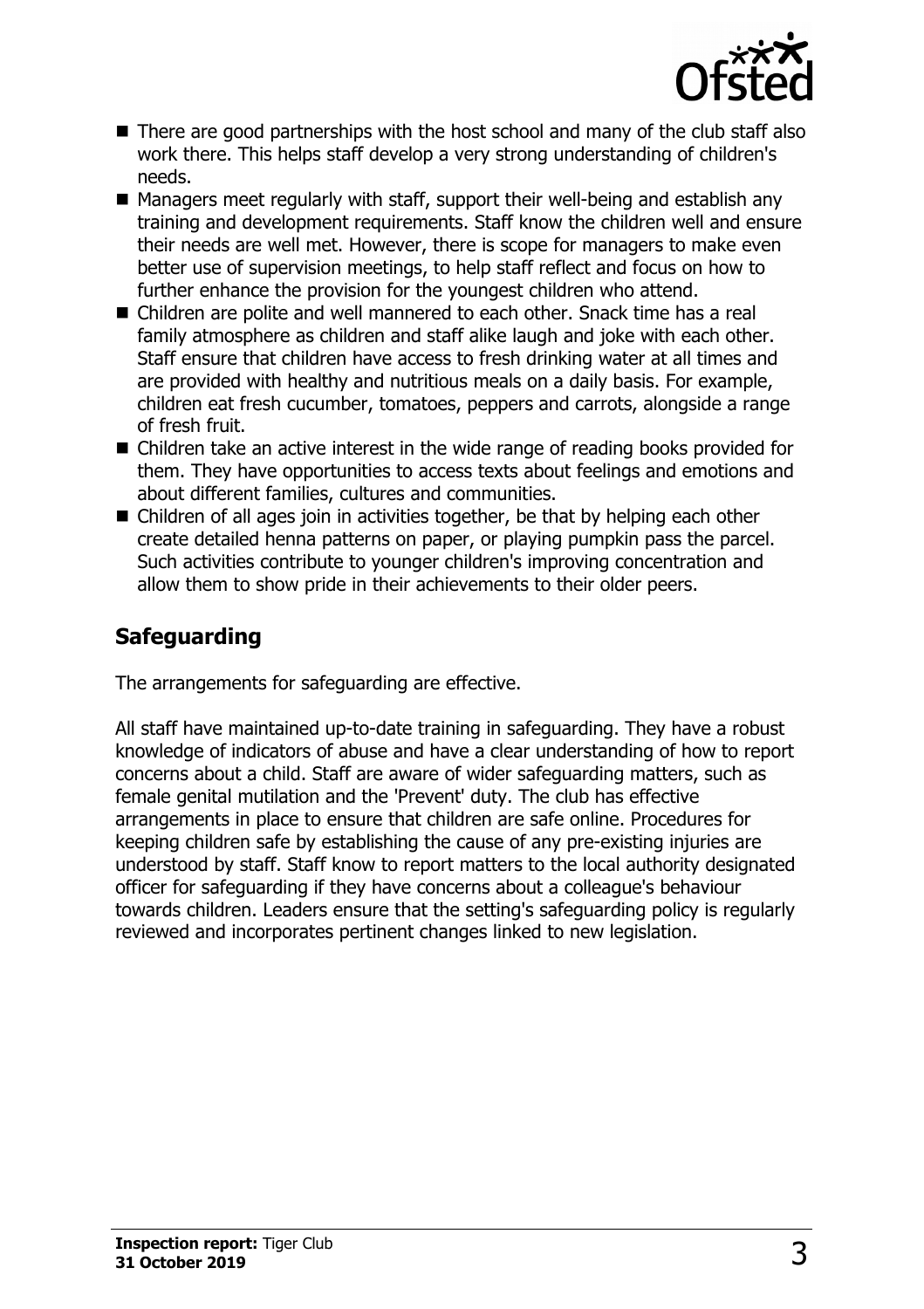

| <b>Setting details</b>                       |                                                                                      |
|----------------------------------------------|--------------------------------------------------------------------------------------|
| Unique reference number                      | EY403026                                                                             |
| <b>Local authority</b>                       | Bury                                                                                 |
| <b>Inspection number</b>                     | 10074376                                                                             |
| <b>Type of provision</b>                     | Childcare on non-domestic premises                                                   |
| <b>Registers</b>                             | Early Years Register, Compulsory Childcare<br>Register, Voluntary Childcare Register |
| Day care type                                | Out-of-school day care                                                               |
| Age range of children                        | 4 to 11                                                                              |
| <b>Total number of places</b>                | 50                                                                                   |
| Number of children on roll                   | 104                                                                                  |
| <b>Name of registered person</b>             | <b>Tiger Club Committee</b>                                                          |
| Registered person unique<br>reference number | RP529414                                                                             |
| <b>Telephone number</b>                      | 0161 7248018                                                                         |
| Date of previous inspection                  | 20 April 2016                                                                        |

#### **Information about this early years setting**

Tiger Club registered in 2009 and operates from Radcliffe, Manchester. The club employs five members of childcare staff. Of these, three hold appropriate early years qualifications at level 3. The club is open Monday to Friday during term time only. Sessions are from 7.30am to 8.50am and 3.15pm until 5.30pm.

## **Information about this inspection**

**Inspector** Richard Sutcliffe

#### **Inspection activities**

- $\blacksquare$  The inspector completed a tour of the club to find out about the range of activities offered both indoors and outdoors.
- Parents and children spoke to the inspector to share their views about the club.
- The inspector checked a range of documentation, including the club's safeguarding policy, information relating to staff recruitment and evidence of staff training and suitability.
- $\blacksquare$  The inspector met with the provider and manager during the inspection and kept them informed about inspection findings.
- $\blacksquare$  An evaluation of activities was completed by the inspector in conjunction with the manager.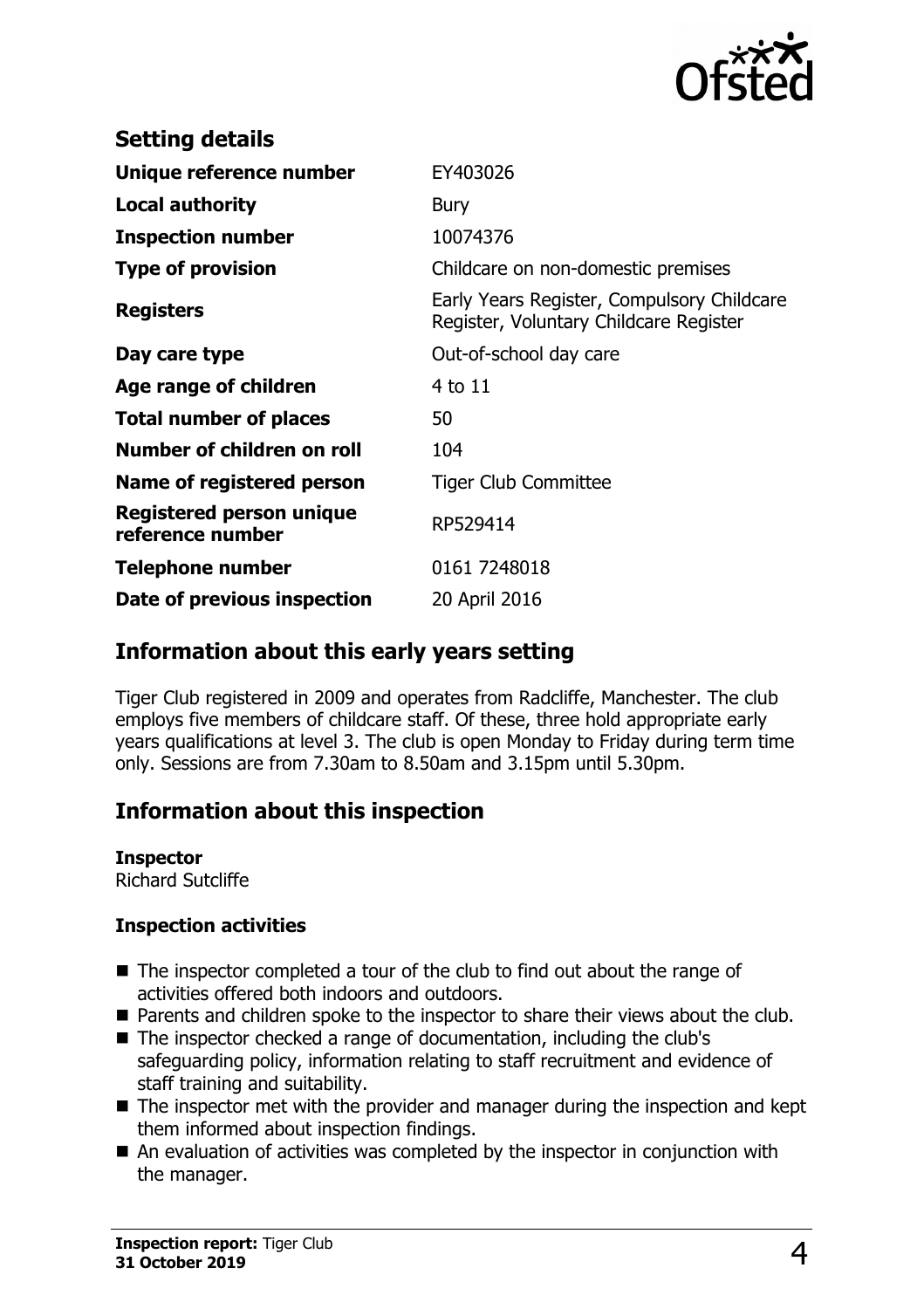

We carried out this inspection under sections 49 and 50 of the Childcare Act 2006 on the quality and standards of provision that is registered on the Early Years Register. The registered person must ensure that this provision complies with the statutory framework for children's learning, development and care, known as the early years foundation stage.

If you are not happy with the inspection or the report, you can [complain to Ofsted.](http://www.gov.uk/complain-ofsted-report)